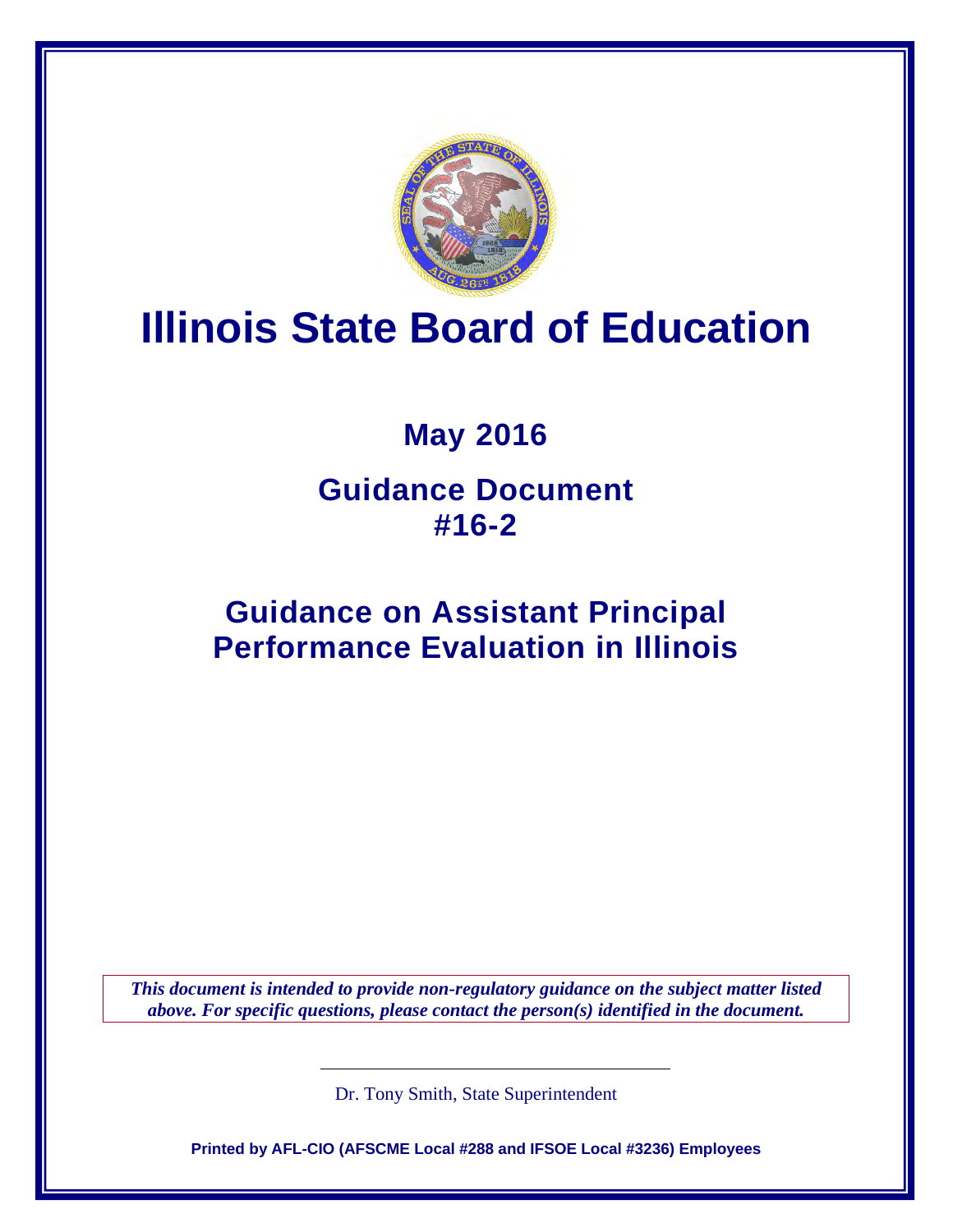

## **Guidance on Assistant Principal Performance Evaluation in Illinois**

Assistant principals are important to the continued improvement of Illinois public schools, and, like all educational professionals, assistant principals need support to advance their practice and careers. The Performance Evaluation Reform Act (PERA; P.A. 96-861) requires the Illinois State Board of Education to develop and implement principal and assistant principal performance evaluations to document performance quality and effectiveness that informs professional growth planning. PERA specifies that principals and assistant principals will be evaluated annually and that the performance evaluation will include assistant principal and principal practice measures as well as school-level student growth.

The Illinois State Model for Principal Evaluation, which is applicable to assistant principals, satisfies the Illinois State Board of Education's statutory requirements for performance evaluation and describes standards and measures that districts can use to evaluate these school-level administrators (Illinois State Board of Education, n.d.). The State Model for Principal Evaluation communicates the standards and processes for evaluating principals *and* assistant principals, and the state model has been aligned with the Inter-state School Leadership Licensure Consortium standards (The Council for Chief State School Officers, 2008). School districts are not required to use the State Model for Principal Evaluation, but school districts are required to comply with all requirements of the School Code and relevant Administrative Rules (see Box 1). Important to note, the State Model for Principal Evaluation provides school districts with an approach to principal and assistant principal evaluation that supports professional development planning with accountability to grow leadership talent. To make better use of this guidance document, we recommend reading the State Model for Principal Evaluation guidance prior to using this guidance.

This document was developed in response to district requests for further guidance on assistant principal evaluation. In many cases, assistant principal job responsibilities differ from those responsibilities of principals and vary within and between schools within a district. Given this variability, districts may seek to differentiate assistant principal evaluation in ways that ensure assistant principals receive performance ratings and feedback that more closely reflect their actual roles and responsibilities. This guidance was written specifically for educators fulfilling job responsibilities under the title *assistant principal* or *vice principal*, per PERA job title definitions. It specifically addresses potential adaptations to the Illinois State Model for Principal Evaluation that districts may choose to employ for evaluating assistant principals. Districts using models other than the state model also may find this guidance useful for designing or adapting approaches to the evaluation of assistant principals as well as other district and school administrators.

To this end, the guidance document provides a brief overview of PERA, provides an overview of research on the nature and variation in assistant principal work practices, and offers an approach districts may consider when adapting the state model for use in evaluating assistant principals.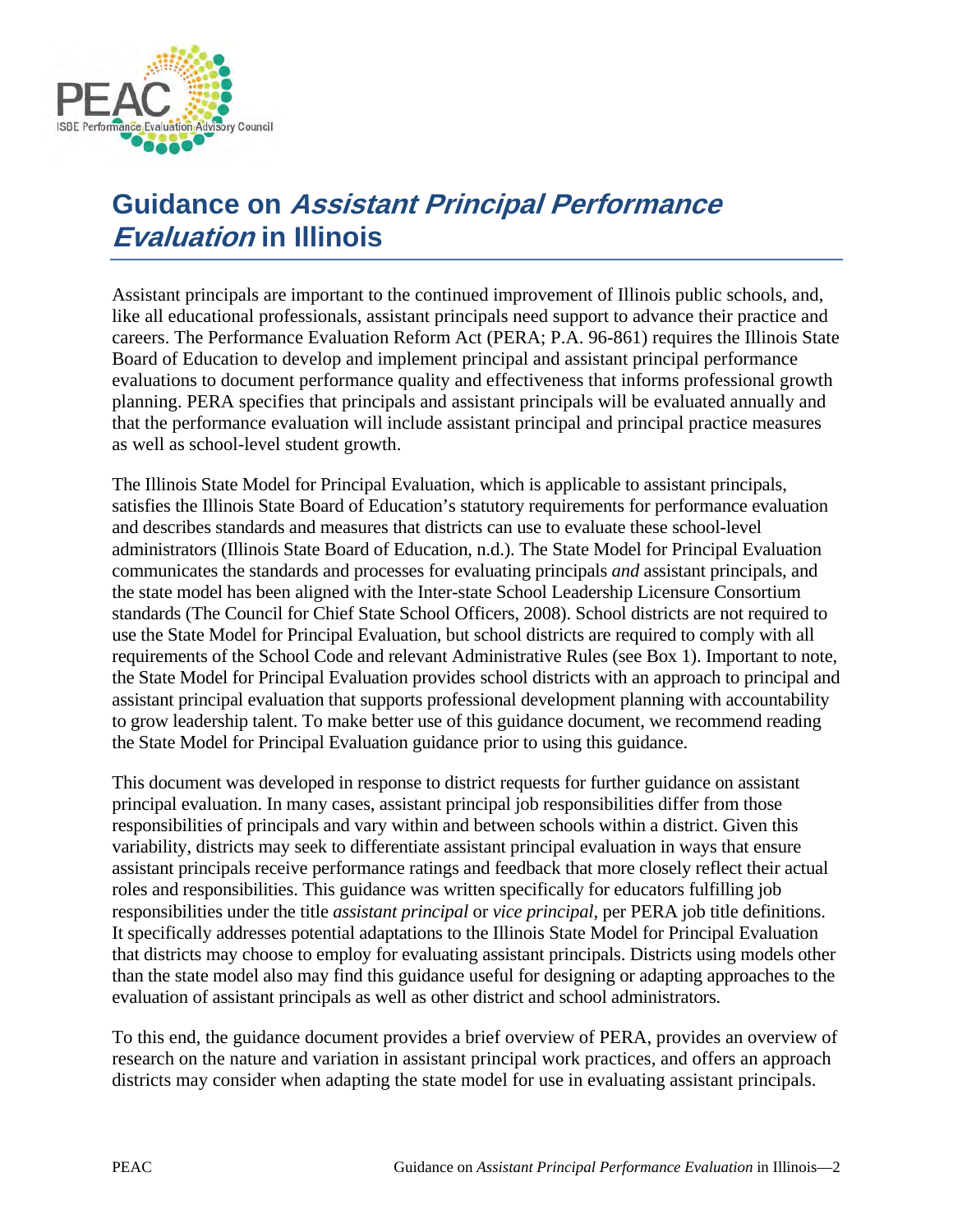### **Background: Requirements for Assistant Principal Performance Evaluation**

According to Statute 105 ILCS5/24A-15 and Illinois Administrative Code Part 50, Section 50.300 (see Box 1), all school districts must annually evaluate assistant principal performance. A school district may choose to adopt the State Model for Principal Evaluation, create a performance evaluation plan, or adapt the State Model for Principal Evaluation for the purposes of assistant principal evaluation.

#### **Box 1. Statute and Administrative Rule Pertaining to Assistant Principal Evaluation**

Statute 105 ILCS5/24A-15

- The evaluation shall include a description of the principal's or assistant principal's duties and responsibilities and the standards to which the principal or assistant principal is expected to conform.
- The evaluation for a principal must be performed by the district superintendent, the superintendent's designee, or, in the absence of the superintendent or his designee, an individual appointed by the school board who holds a registered Type 75 State administrative certificate. The evaluation for an assistant principal must be performed by the principal, the district superintendent, the superintendent's designee, or, in the absence of the superintendent or his or her designee, an individual appointed by the school board who holds a registered Type 75 State administrative certificate.
- One copy of the evaluation must be included in the principal's or assistant principal's personnel file and one copy of the evaluation must be provided to the principal or assistant principal.
- Failure by a district to evaluate a principal or assistant principal and to provide the principal or assistant principal with a copy of the evaluation is evidence that the principal or assistant principal is performing duties and responsibilities in at least a satisfactory manner and shall serve to automatically extend the principal's or assistant principal's contract for a period of one year after the contract would otherwise expire, under the same terms and conditions as the prior year's contract.
- Prior to September 1, 2012, school districts must: Consider the principal's or assistant principal's specific duties, responsibilities, management, and competence as a principal or assistant principal;
	- Consider the principal's or assistant principal's strengths and weaknesses with supporting reasons; and,
	- Align evaluations for principals and assistant principals with the Illinois Professional Standards for School Leaders or research-based district standards.
- On and after September 1, 2012, school districts must (in addition to the requirements above):
	- Rate principals and assistant principals as "Excellent", "Proficient", "Needs Improvement" or "Unsatisfactory";
	- Evaluate principals or assistant principals once every school year by March 1 (or July 1 for Chicago Public Schools); and,
	- Provide for the use of data and indicators on student growth as a significant factor in rating performance.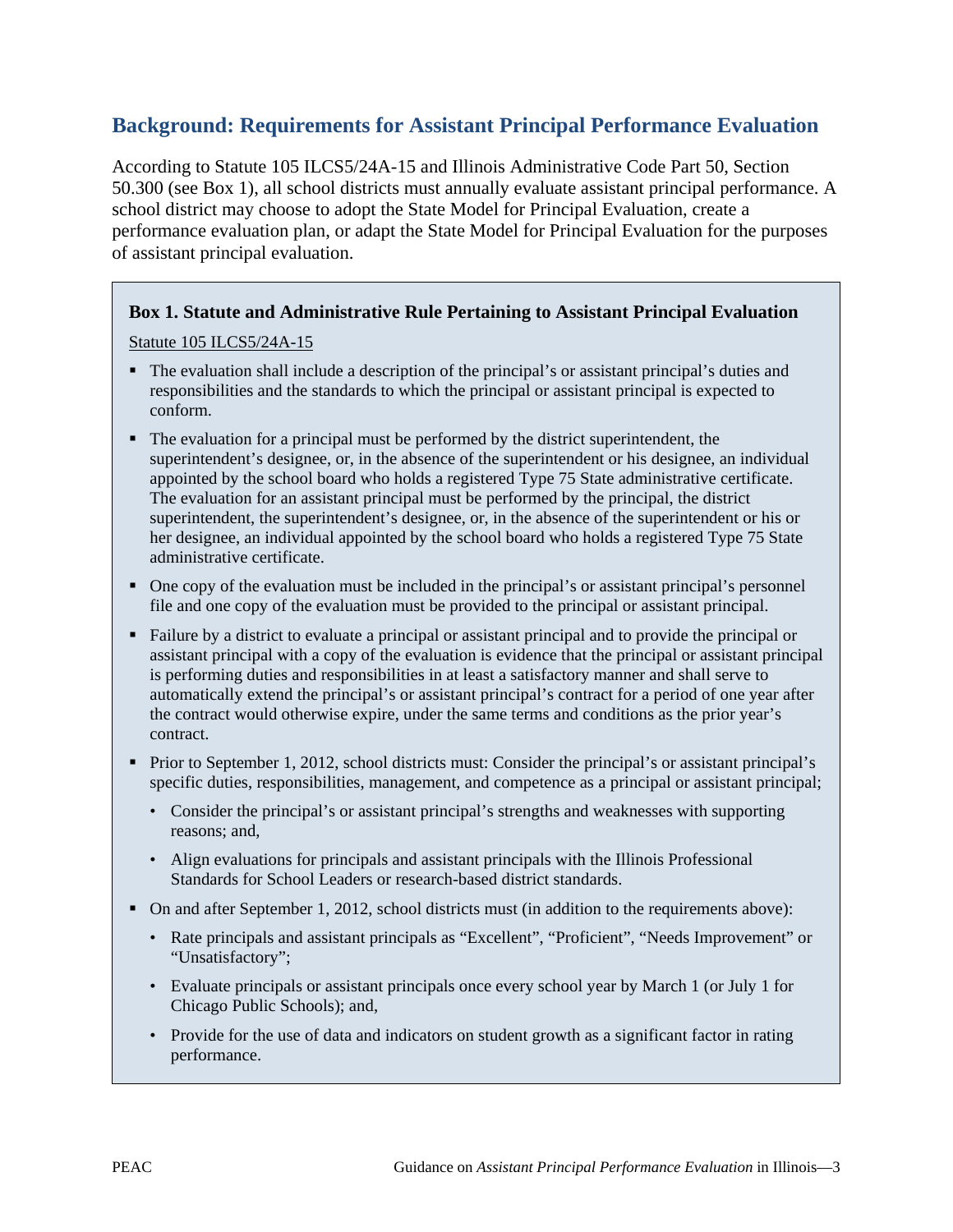The State Model for Principal Evaluation, which also may be applied to assistant principal evaluation, includes two major components:

- 1. Evaluation of principal practice, which assesses the quality of principals' or assistant principals' work using observation and other measures against a rubric that articulates performance levels
- 2. Evaluation of principal performance based on student growth, using measures of student performance against predetermined growth goals that are appropriate to the principal or assistant principal organizational level (e.g., elementary school)

Summative principal and assistant principal ratings are determined by combining the principal practice and the student growth scores to determine the administrator's level of performance on a 4-point scale with designations for excellent, proficient, needs improvement, and unsatisfactory. Supervisors and principals and assistant principals use performance ratings when creating professional development plans (or professional growth plans), and supervisors consider ratings when making human resources decisions.

## **Background: Research and Considerations on the Assistant Principal Work Responsibilities**

PERA offers school districts latitude in developing assistant principal evaluation systems that meet local needs and contexts. This section of the document synthesizes background research on assistant principal work responsibilities to assist districts in making informed decisions about assistant principal evaluation design that can best reflect the varying roles and responsibilities of assistant principals.

Assistant principals are critical to schools' leadership, and districts' school leadership pipeline (Turnbull, Riley, & MacFarlane, 2013). While assistant principals play critical roles, their responsibilities vary between districts and schools and can vary within schools as well (Barnett, Shoho, & Oleszewski, 2012; Greenfield, 1984; Hausman, Nebeker, McGreary, & Donaldson, 2002; Mertz, 2000). Assistant principals may be assigned responsibilities that complement school principal or school leadership team strengths and address school improvement priorities. For many individuals, the assistant principal role fulfills a career ambition, and other individuals view the assistant principal position as an apprenticeship for

#### **Box 2. Interstate School Leaders Licensure Consortium Standards**

The Illinois State Model Principal Evaluation expectations are aligned with the Interstate School Leaders Licensure Consortium (ISLLC) standards (2008). The Illinois State Model Principal Evaluation standards are:

- 1. Living a mission and vision focused on results
- 2. Leading and managing systems change
- 3. Improving teaching and learning
- 4. Building and maintaining collaborative relationships
- 5. Leading with integrity and professionalism
- 6. Creating and sustaining a culture of high expectations

(Illinois State Board of Education, n.d.)

The national ISLLC standards are intended for use with principals, assistant principals, and other educational leaders (The Council of Chief State School Officers, 2008).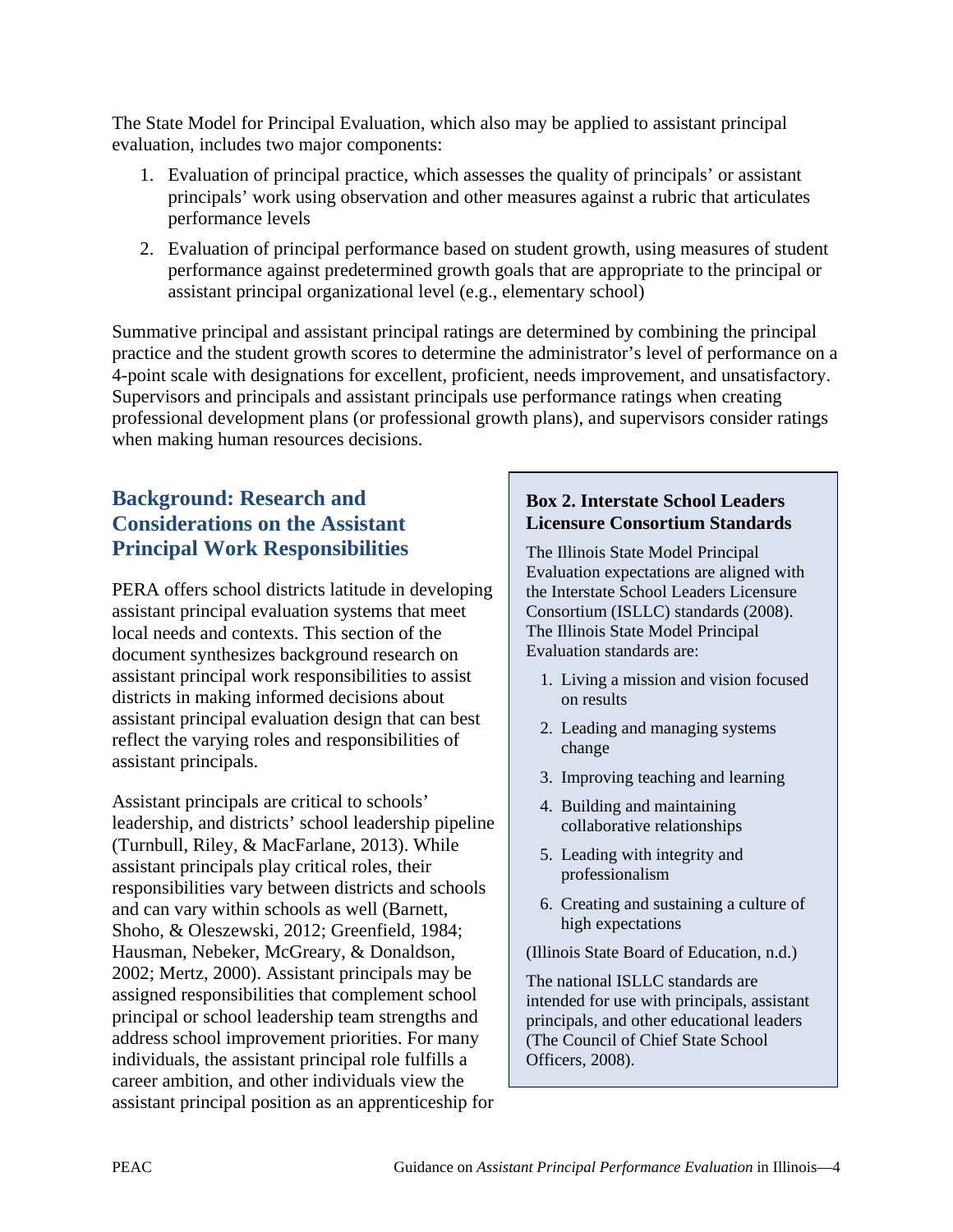a principal position (Barnett et al., 2012).

Schools in Illinois use a range of configurations of leadership roles, depending on context. For example, assistant principals may lead major aspects of schoolwide initiatives, may act semiautonomously with grade-level or teacher teams within schools, or may, upon occasion, lead the entire school during periods when principals are out of the building or when principal turnover occurs (Turnbull et al., 2013). Based upon a research review, assistant principals may be responsible for attendance, curriculum, operations, teacher evaluation, student activities, and other aspects of school life to differing degrees. Some assistant principal responsibilities may address all of these task areas, and other responsibilities address some of the areas. Similarly, some assistant principal responsibilities may affect all students in a school, and other responsibilities influence subsets of the student population.

Although assistant principal job responsibilities vary, the Illinois State Model for Principal Evaluation communicates the same performance standards for principals and assistant principals. The approach is similar to that of the Professional Standards for Educational Leaders (National Policy Board for Education Administration, 2015) and the ISLLC standards (Council of Chief State School Officers, 2008) (see Box 2), which establishes expectations for principals *and*  assistant principals without differentiating the two positions.

A common set of standards for principals and assistant principals establishes a language for discussing school leadership and advancing knowledge about leading schools but does not always reflect differences in leadership responsibilities between the principal and assistant principal positions. Differentiation of personnel evaluations is important for supporting professional growth and accountability. The Joint Committee on Standards for Educational Evaluation (2008) standards concluded that the most impactful personnel evaluations are closely aligned with educators' responsibilities and help ensure that educators are held accountable for the work that they perform and receive feedback on key performance areas relevant to their work.

Although the Illinois Administrative Code Part 50 does not differentiate between the evaluation of principals and assistant principals, it does offer school districts latitude in creating, adopting, or adapting evaluation approaches. Therefore, school districts may adapt the Illinois State Model Principal Evaluation system or other principal evaluation system to better reflect assistant principals' job responsibilities and remain in compliance with Illinois Administrative Code Part 50. The following section describes an approach school districts, when adapting the state model to evaluate assistant principals, can take that aligns with PERA, allows assistant principals to be evaluated against state standards, and also enables school districts to differentiate evaluations according to variations in assistant principal work responsibilities.

## **Devising Evaluation Systems Suitable for Assistant Principals**

If a district decides to use or adapt the Illinois State Model for Principal Evaluation, this guidance explains two options and provides Illinois examples of those options. Districts may explore other options as well. For instance, a district may opt to create or use a new, separate assistant principal evaluation system that includes different practice rubrics, measures, and growth formulas. Should a district choose this latter option, we recommend consulting with legal counsel. Districts choosing to adapt the Illinois State Model for Principal Evaluation to the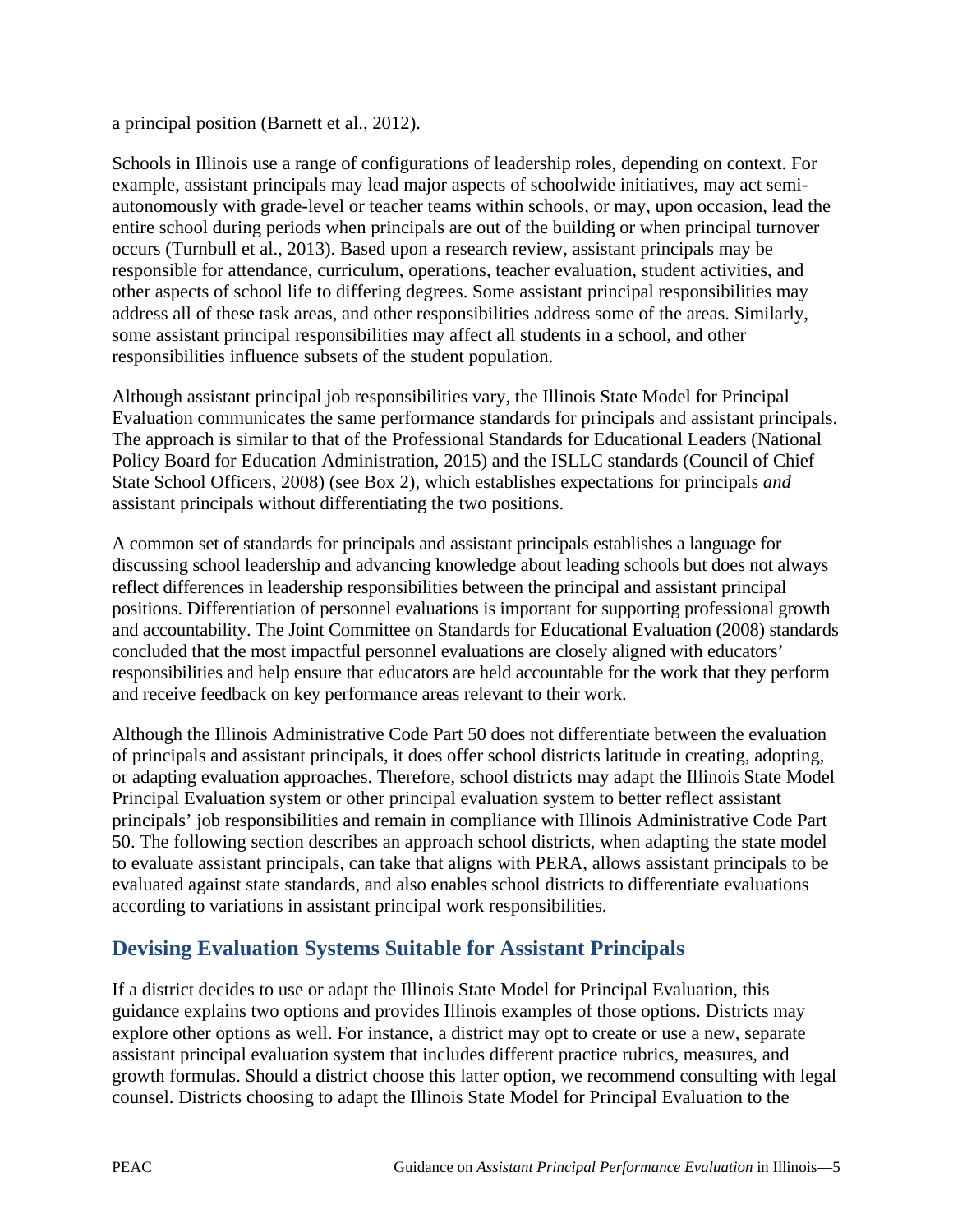assistant principal position are encouraged to address the following questions as they consider modifications to the state model.

We recommend that each district should have an assistant principal evaluation that applies to all assistant principals and that has written procedures. First, a district must determine whether all assistant principals in the school district will be evaluated with the same practice and student growth measures or whether the district will provide assistant principal evaluators discretion in selecting different measures for assistant principals. The degree to which assistant principals' work responsibilities are similar or different may influence a district's decision. In districts where assistant principal work responsibilities are very similar, the district may find it useful to use the same measures for all assistant principals. In districts where assistant principal work responsibilities vary greatly, the district may allow assistant principal evaluators some discretion to choose appropriate practice or growth measures that show alignment with work responsibilities.

We also recommend that school districts decide which specific practice measures and student growth measures will be used. Table 1 summarizes recommended approaches for practice and student growth adaptations to the State Model Principal Evaluation system for use with assistant principal positions.

- 1. Select one of two preferred approaches to determining the assistant principal practice evaluation (Table 1, leftmost column): (a) no differentiation or (b) weighted differentiation.
- 2. Select one of two preferred approaches to student growth. Within both options, districts may choose to add other measures of student growth that are appropriate to the assistant principal position. Specifically, districts have the option of a student growth component rating approach that pertains to assistant principal work responsibilities by:
	- a. Choose whether Type I and Type II student academic growth component rating approach(es) will be used (Table 1, center column) and whether the assistant principal evaluation will use the same approach as the approach used for principals (i.e., "undifferentiated" approach, Option 1) or whether the assistant principal evaluation will be different than the evaluation used for principals (i.e., "differentiated" approach, Option 2)
	- b. Choose whether other student growth component approaches will be used instead of Type I and Type II or whether other student growth measures will contribute additional information to the assistant principal evaluation (Table 1, rightmost column); also choose whether the assistant principal evaluation will use the same other student growth components as those components used for principals or whether the assistant principal evaluation will use different other student growth components than those components used for principals.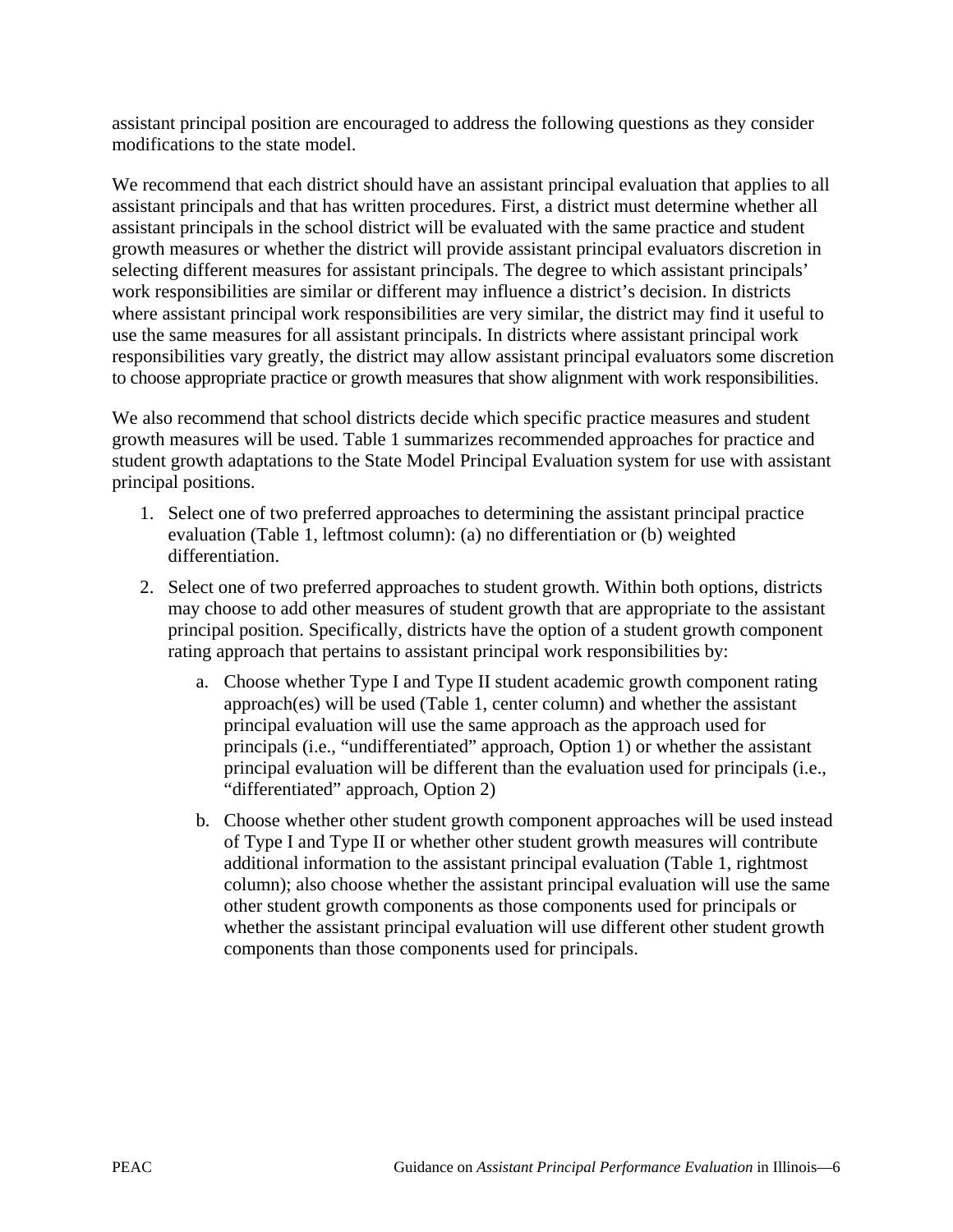| <b>Assistant principal practice</b><br>evaluation component                                                                                                                                                                                                                                                                                                                                                               | Assistant principal student growth evaluation component                                                                                                                                                                                                                                                                            |                                                                                                                                                                                                                                                                                                            |  |  |
|---------------------------------------------------------------------------------------------------------------------------------------------------------------------------------------------------------------------------------------------------------------------------------------------------------------------------------------------------------------------------------------------------------------------------|------------------------------------------------------------------------------------------------------------------------------------------------------------------------------------------------------------------------------------------------------------------------------------------------------------------------------------|------------------------------------------------------------------------------------------------------------------------------------------------------------------------------------------------------------------------------------------------------------------------------------------------------------|--|--|
|                                                                                                                                                                                                                                                                                                                                                                                                                           | Student academic growth*                                                                                                                                                                                                                                                                                                           | Other student growth**                                                                                                                                                                                                                                                                                     |  |  |
| Option 1: Undifferentiated<br>practice evaluation<br>The same evaluation rubric is used<br>for principal and assistant<br>principal evaluation. Assistant<br>principal practice ratings result<br>from evidence collected on all<br>standards.                                                                                                                                                                            | Option 1: No Type I or Type II<br>student academic growth categories<br>are included in the assistant<br>principal evaluation.<br>If no Type I or Type II student<br>academic growth categories are<br>determined by districts to apply to<br>assistant principals, then other<br>student growth categories must be<br>identified. | Option 1: No additional<br>student growth categories are<br>included in the assistant<br>principal evaluation.                                                                                                                                                                                             |  |  |
| Option 2: Weighted and<br>differentiated practice evaluation<br>The same evaluation rubric is used<br>for principal and assistant<br>principal evaluation. However,<br>assistant principal practice ratings<br>are based upon "weights" or<br>"multipliers" assigned to each<br>standard through agreement by the<br>assistant principal and his or her<br>supervisors prior to the beginning<br>of the evaluation cycle. | Option 2: Undifferentiated student<br>academic growth evaluation<br>Student academic growth<br>evaluation for assistant principals<br>uses the same student growth<br>measures and formulas as those<br>used to evaluate the principal and<br>all other assistant principals<br>assigned to that school.                           | <b>Option 2: Undifferentiated</b><br>other student growth<br>component<br>The other student growth<br>category will be the same as<br>the approach used for the<br>principal evaluation.                                                                                                                   |  |  |
|                                                                                                                                                                                                                                                                                                                                                                                                                           | Option 3: Differentiated student<br>growth evaluation<br>Student academic growth<br>evaluation for assistant principals<br>is differentiated to reflect the<br>assistant principal job<br>responsibilities for oversight of<br>specific student subgroups and<br>other responsibilities.                                           | Option 3: Differentiated other<br>student growth component<br>The other student growth<br>component for assistant<br>principals reflects their<br>individual job responsibilities<br>and is likely to differ from<br>the principal component and<br>may differ from that of other<br>assistant principals. |  |  |

#### **Table 1. Options for Assistant Principal Evaluation**

The following sections describe options for assistant principal practice evaluation, the student growth evaluation, and summative scoring approaches. The sections include examples from Illinois school district practices to illustrate these approaches.

### **Options for Assistant Principal Practice Evaluation**

This section of the guidance reviews options for evaluating assistant principal practice. In consultation with district leadership, school districts may wish to explore options additional to the options presented in the guidance. Regardless of the option chosen, assistant principal evaluators—typically principals—should be trained and supported to conduct assistant principal evaluations accurately and fairly.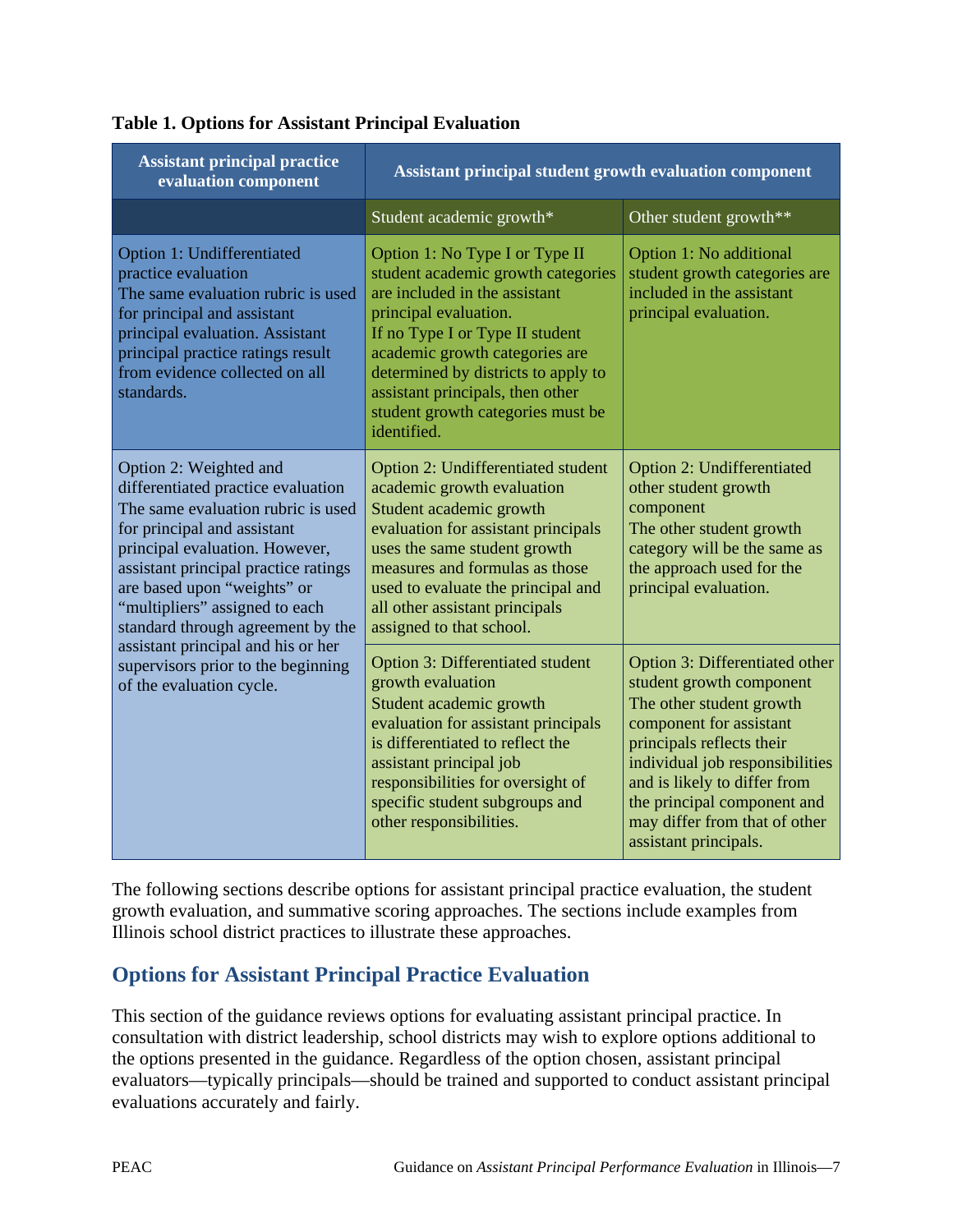#### *Option 1: Undifferentiated Approach*

The undifferentiated option is included in the State Model for Principal Evaluation guidance and is a common approach to assistant principal evaluation used by other states. In this option, principals and assistant principals are evaluated according to same set of standards, practice rubric, and measures. The undifferentiated option is particularly useful for school districts seeking to "build a bench" of future principals through job-embedded professional development and where all assistant principals act semi-autonomously to oversee all aspects of grade levels, schools within schools, or a subdivision of a school.

School districts choosing the undifferentiated option that elect to use the State Model for Principal Evaluation will use the tools and follow the procedures in the state model for determining a practice score. The state model's evaluation of assistant principal practice will, therefore, use the Illinois Standards for Principal Evaluation and the accompanying rubric of the standards. The principal assigned to oversee an assistant principal's work and successfully completes the State Model for Principal Evaluation training typically completes the assistant principal evaluation by collecting and evaluating evidence, which may include observations of assistant principals or a portfolio.

According to the state model (Illinois State Board of Education, n.d. p. 4), after collecting evidence, the principal will determine the assistant principal practice score by applying the following decision rules, which are the same as those applied in principal evaluation.

- If an assistant principal provides evidence of performance for at least 75 percent of the descriptors at a specific level of performance (e.g., Proficient), the assistant principal should be rated at that level of performance (i.e., Proficient) for that standard.
- If an assistant principal demonstrates performance for a standard that is split between two levels (excluding Excellent), the assistant principal's evaluator will use his or her discretion to determine the level most appropriate for that standard.
- To receive an Excellent rating on a standard, an assistant principal must demonstrate at least 75 percent of the Excellent descriptors for the standard (and any descriptors not Excellent must be Proficient).

For the summative performance rating, the assistant principal's evaluator identifies a performance rating and provides written evidence to support the assigned rating for each standard. The assistant principal practice rating is one of the following:

- **Excellent:** At least four standards are rated as Excellent, including Improving Teaching and Learning, and no "Basic" ratings are assigned.
- **Proficient:** At least four standards are rated as Proficient, including Improving Teaching and Learning.
- **Needs Improvement:** At least three standards are rated as Needs Improvement, including Improving Teaching and Learning.
- **Unsatisfactory:** Any standard is rated as Unsatisfactory.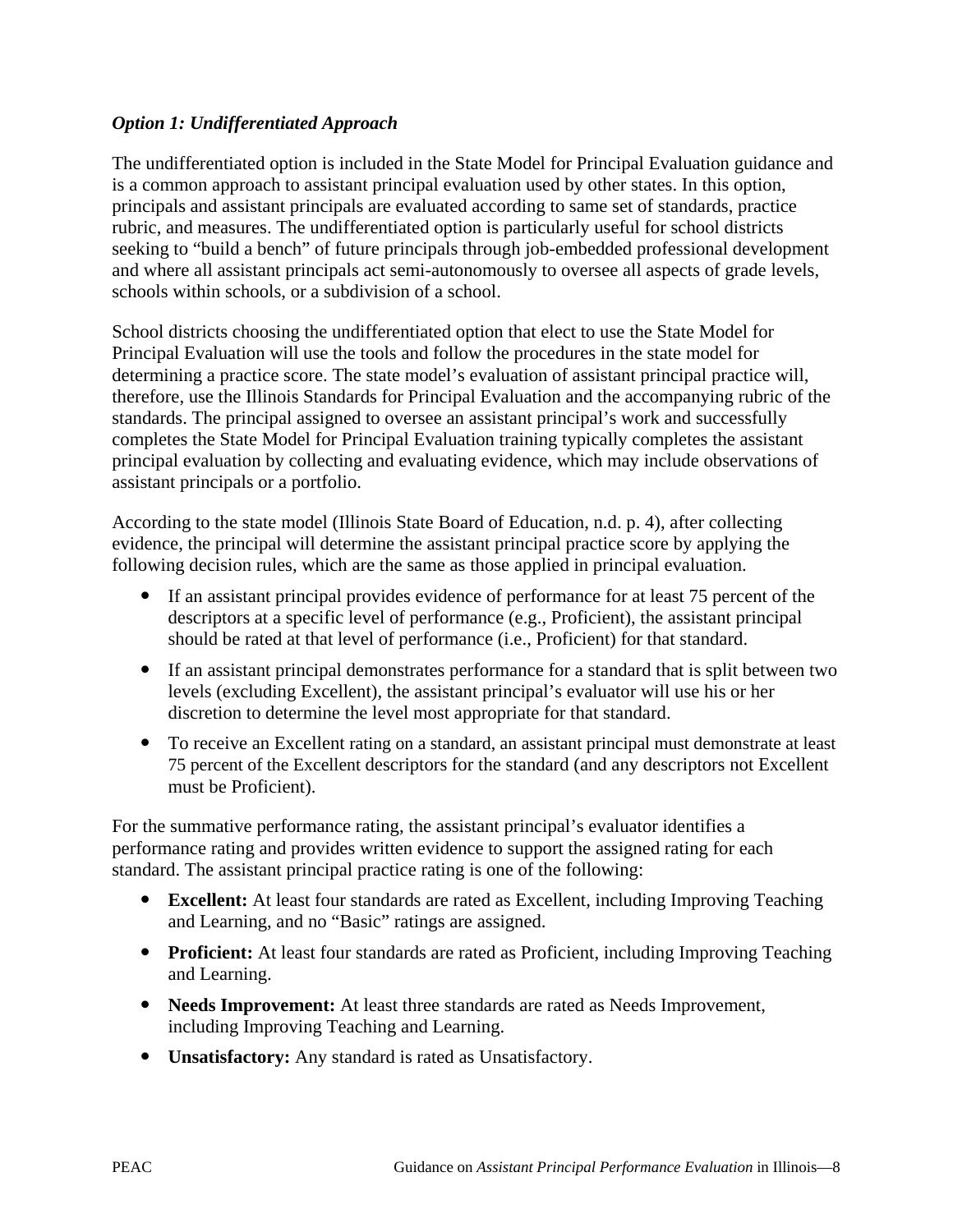#### *Option 2: Weighted Differentiated Option*

The weighted differentiated option for evaluating assistant principal practice is not explicitly outlined in the State Model for Principal Evaluation guidance<sup>[1](#page-8-0)</sup> but is an option available to school districts. With this option, principals and assistant principals predetermine which standards will be evaluated by agreeing to assign a "weight" or "multiplier" to each standard prior to the start of the evaluation cycle, during a preconference or beginning-of-the-year meeting. The weighted differentiated option is useful for school districts where assistant principal assignments vary between or within schools and for instances where assistant principals do not commonly oversee subdivisions within the school (e.g., schools-within-schools).

A simple approach to weighting is summarized here. Weights are determined by reviewing the assistant principal's job responsibilities for the academic year against the State Model for Principal Evaluation standards and rubric (or other principal evaluation framework that the district has chosen for the principal and assistant principal evaluation). The assistant principal and his or her supervisor<sup>[2](#page-8-1)</sup> should consider the following question: Which, if any, standards are not applicable to the assistant principal's responsibilities this year?

#### **Box 3. Fictional District Example of Weighted Differentiated Approach to Performance Evaluation**

One potential approach to assistant principal and principal evaluation allows for weighting and differentiation according to job responsibilities. For example, each school year, administrators might work with assistant principals to determine key focus areas related to their specific roles and responsibilities. These focus areas might be weighted heavier when determining the professional practice performance rating for that assistant principal.

- Focus Area  $1 = 30\%$  of Professional Practice Rating
- Focus Area  $2 = 30\%$  of Professional Practice Rating
- Focus Area  $3 = 30\%$  of Professional Practice Rating
- Remaining Standards =  $10\%$  of Professional Practice Rating

After discussing and agreeing to weights for each standard, the assistant principal's supervisor and assistant principal can complete the following priorities chart or similar chart (see Table 2). In this simple weighting approach:

 A "0" is inserted in the multiplier column if a standard is not being addressed by the assistant principal job assignment, [3](#page-8-2) and the standard is not evaluated.

 $\overline{a}$ 

<span id="page-8-1"></span><span id="page-8-0"></span><sup>1</sup> We note that the State Model for Principal Evaluation does not use numerical scoring, which involves assigning numbers to performance levels and deriving a summative rating by combining practice scores for each standard. 2 Principals often supervise and evaluate assistant principals' work, but not always. Illinois school districts may configure assistant principal supervision as priorities and needs dictate. To make the guidance inclusive of supervisory situations, we use the term *supervisor* or *assistant principal supervisor* to mean anyone assigned to evaluate assistant principal performance.

<span id="page-8-2"></span><sup>3</sup> We use the term *job assignment* to mean the tasks to which an assistant principal is assigned or completes during an academic year. Job assignments are often more closely aligned with the work that assistant principals actually do than job descriptions, which may be more general and not accurately reflect responsibilities.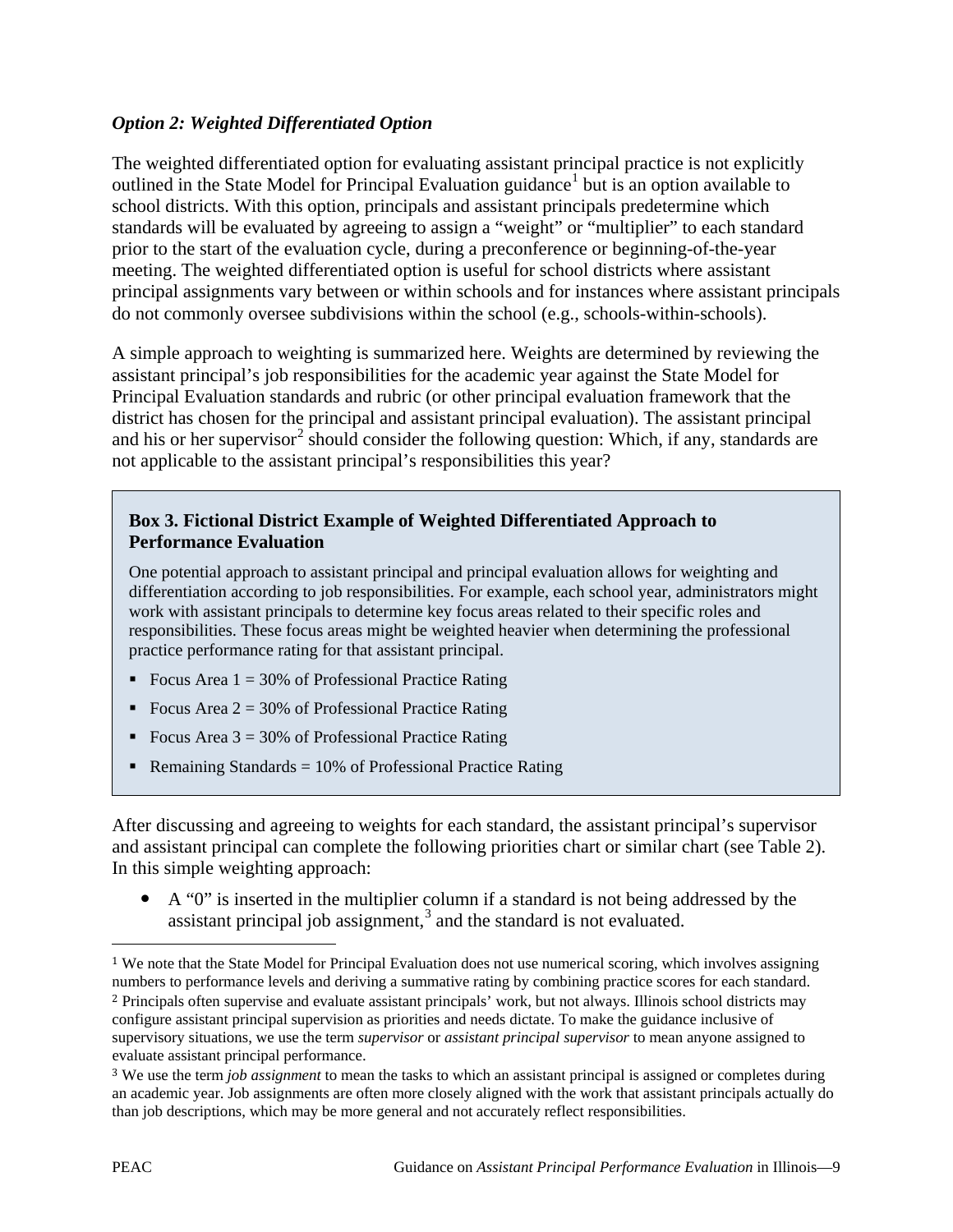A "1" is inserted in the multiplier column if a standard is included in the assistant principal job assignment or if all standards are considered equal in the job assignments. School districts opting to use this numerical scoring approach also can consider additional weighting options. For instance, a standard considered to be a high priority for assistant principal work could be assigned a number higher than "1."

After the weighting approach is determined, the assistant principal and his or her supervisor sign a formal agreement to the weights. Should assistant principal job assignments change during the year, the weighting formula can be changed by mutual agreement.

#### **Table 2. Sample Matrix for Documenting Weights**

| <b>Standard</b>                                        |  | Weight |
|--------------------------------------------------------|--|--------|
| Living a mission and vision focused on results         |  |        |
| Leading and managing systems change                    |  |        |
| Improving teaching and learning                        |  |        |
| Building and maintaining collaborative relationships   |  |        |
| Leading with integrity and professionalism             |  |        |
| Creating and sustaining a culture of high expectations |  |        |

After collecting evidence of performance, the supervisor can determine the assistant principal practice score by applying the following decision rules, which are the same as those applied in principal evaluation:

- If an assistant principal provides evidence of performance for at least 75 percent of the descriptors at a specific level of performance (e.g., Proficient), the assistant principal should be rated at that level of performance (i.e., Proficient) for that standard.
- If an assistant principal demonstrates performance for a standard that is split between two levels (excluding Excellent), the assistant principal's supervisor will use his or her discretion to determine the level most appropriate for that standard.
- To receive an Excellent rating on a standard, an assistant principal must demonstrate at least 75 percent of the Excellent descriptors for the standard (and any descriptors not Excellent must be Proficient).

For the summative rating, the assistant principal's supervisor identifies a performance rating and provides written evidence to support the assigned rating for each standard. The assistant principal practice rating is one of the following:

- **Excellent:** At least a majority of the rated standards are considered Excellent, including Improving Teaching and Learning, and no Basic ratings are assigned.
- **Proficient:** At least a majority of the rated standards are considered Proficient, including Improving Teaching and Learning.
- **Needs Improvement:** At least one of the rated standards is considered Needs Improvement, including Improving Teaching and Learning.
- **Unsatisfactory:** Any standard is rated as Unsatisfactory.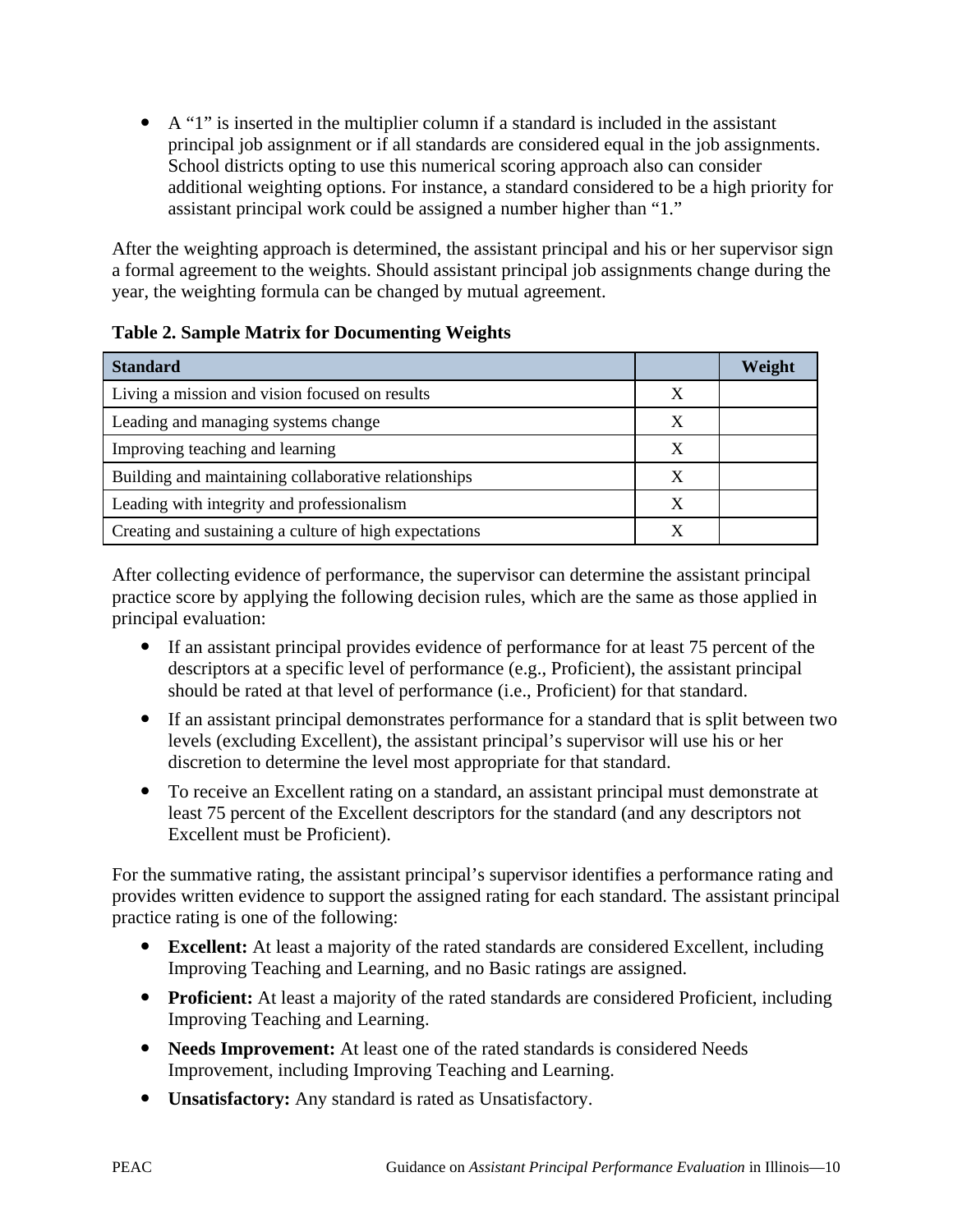#### **Box 4. Fictional Example of Weighted Differentiated Option for Evaluating Practice**

Melissa Robinson is a fifth-year assistant principal at Lawrence High School, a comprehensive high school in mid-state Illinois. She became an assistant principal after eight years as a high school science teacher. Before seeking her administrative license, Melissa coached new science and mathematics teachers in the district, and she continues to bring a wealth of instructional expertise to her position. Although Melissa enjoys the assistant principal position, she aspires to be a principal one day.

Like many assistant principals, Melissa's day is very busy as she moves between leading schoolwide initiatives, such as improving schoolwide security and the science curriculum. In addition to these schoolwide initiatives, Melissa is responsible for conducting all science, mathematics, and art teacher performance evaluations and for overseeing the 10th grade.

Melissa's district uses a weighted differentiated approach for determining assistant principal practice quality. According to district procedure, Melissa and her principal meet at the beginning of the school year to discuss her job priorities and assign weights to the State Model Principal Evaluation standards. Melissa and her principal agreed that her work would continue to focus on instructional leadership during the school year, specifically Standards 2, 3, and 5. They also determined that Standards 1, 4, and 6 were not applicable to her current job responsibilities and, therefore, would not be measured. Together, they agreed to the weights in the chart below.

The principal and Melissa gathered performance evidence during the academic year. The district requires principals to observe assistant principals leading data conversations with teachers twice during the school year, teacher survey ratings of assistant principal practice, in addition to an assistant principal portfolio. Each piece of evidence is considered by the principal and another rater, and scores are assigned for each standard based on the preponderance of evidence. The principal writes the score for each standard in the "score of combined measures" column.

| <b>Standard</b>                                              | <b>Score of Combined</b><br><b>Measures</b> |   | Weight         |     | <b>Score</b> |
|--------------------------------------------------------------|---------------------------------------------|---|----------------|-----|--------------|
| 1. Living a mission and vision focused on results            | Not measured                                | X | 0              | $=$ |              |
| 2. Leading and managing systems change                       | 3.4                                         | X | $\mathfrak{D}$ | $=$ | 6.8          |
| 3. Improving teaching and learning                           | 3.1                                         | X |                | $=$ | 3.1          |
| 4. Building and maintaining collaborative<br>relationships   | Not measured                                | X | 0              | $=$ |              |
| 5. Leading with integrity and professionalism                | 3.1                                         | X |                | $=$ | 3.1          |
| 6. Creating and sustaining a culture of high<br>expectations | Not measured                                | X | 0              | $=$ |              |
| Total                                                        |                                             |   |                |     | 13.0         |
| Average of all relevant standards                            | 13/4                                        |   |                | $=$ | 3.25         |
| Summative score                                              |                                             |   |                |     | Proficient   |

The principal reviews each standard score and creates an average score, which is helpful for Melissa to see. Scores are calculated with a simple average. A score assigned a "1" weight is counted once, and a score assigned a weight of "2" is counted twice, according to the district procedure. Accordingly, Melissa's total score is 13, and the average score of 3.25 is determined by dividing the total by 4 scores

The principal and superintendent then meet to discuss the score and assign Melissa a rating, again based upon the preponderance of evidence. Melissa receives the scoring chart, a rationale and narrative explaining the scores, and copies of evidence collected during the year at her summative evaluation meeting.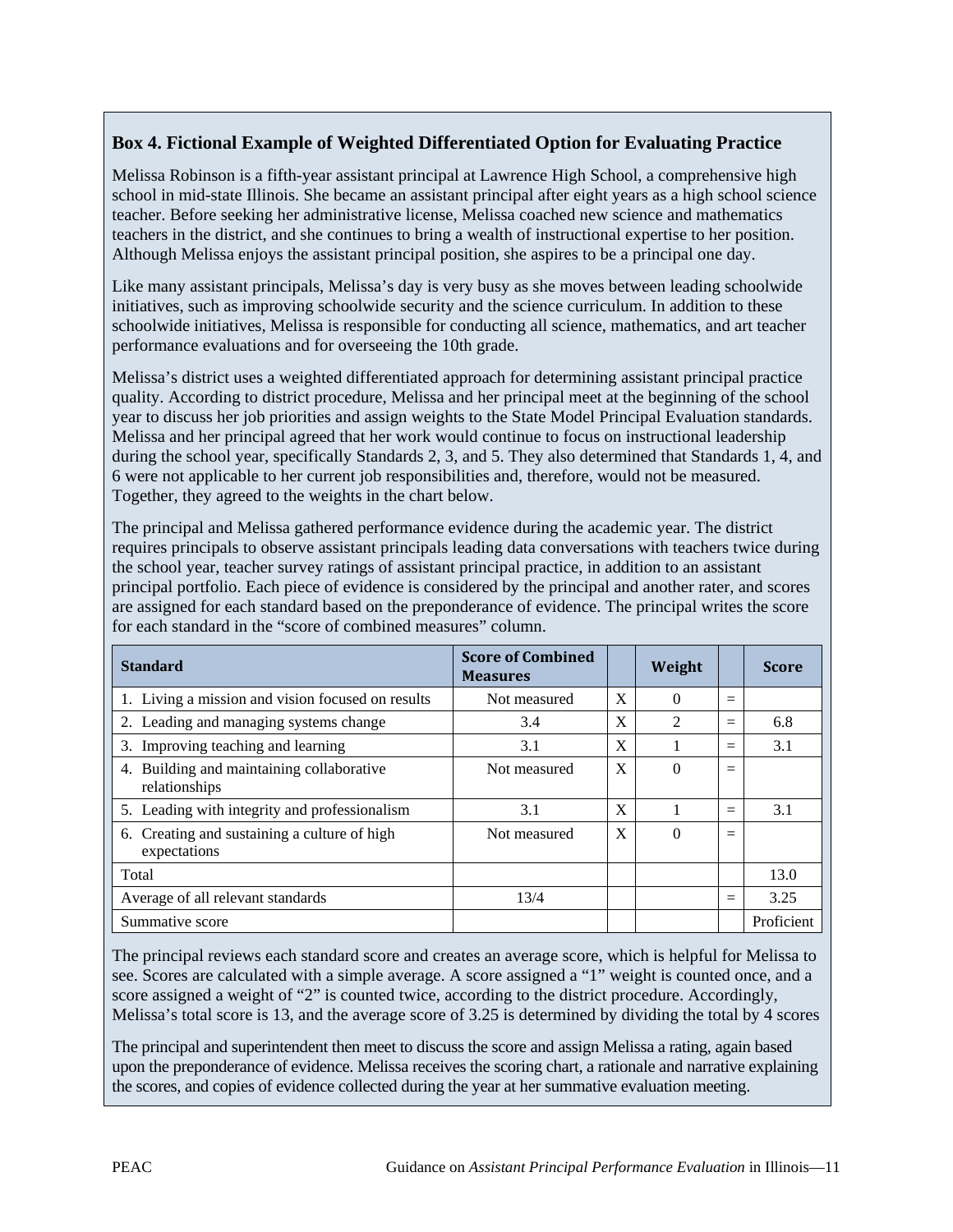## **Options for Student Growth Component of the Assistant Principal Evaluation**

Illinois law and administrative rule require student growth measures be included in assistant principal evaluation. The law also provides districts discretion in determining which student growth measures are used (see Box 1). The Illinois State Model for Principal Evaluation describes the student growth component for assistant principals, and, in recognition that principal and assistant principal responsibilities may vary, the Illinois State Model for Principal Evaluation document states "Assistant principal evaluators will select student growth measures that are appropriate for the assistant principal assignment." (p. 26).

#### **Box 5. Definition of Student Growth**

The Illinois State Board of Education PEAC State Model for Principal Evaluation (n.d., p.4) defines student growth as follows. As the text indicates, the definition applies to principals and assistant principals.

**Definition of Student Growth**—A measurable change in student outcomes at the school level.

- By statute, 50% of the State Model Principal Evaluation is comprised of data and indicators of student growth.
- The Proposed PERA Administrative Rules require that at least 25% of principal and assistant principal evaluations are comprised of student growth based on academic assessments in 2012– 2013 and 2013–2014, and at least 30% of principal and assistant principal evaluations are comprised of student growth based on academic assessments in 2014–2015 and beyond: • "Academic" is defined as any instructional area for which Illinois state standards exist
- Require the use of multiple academic assessments
- The state model uses assessments that meet the definition of Type I and Type II for principal evaluation, including state assessments and Type III assessments may be used for schools serving a majority of students who are not administered a Type I or Type II assessment. In these situations, the qualified evaluator and principal may identify at least two Type III assessments to be used to determine student growth.
- For purposes of the State Model Principal Evaluation, the remaining 25% (and then 20%) of the student growth portion can focus on similar academic assessments of growth, or on a broader set of student outcome measures (see Appendix D.10 for sample list)

The State Model for Principal Evaluation requires school districts to use multiple assessments for the student growth evaluation for principals and assistant principals. Districts may use any assessments that meet the definition of Type I and Type II for principal and assistant principal evaluation. Type III assessments may be used for schools serving a majority of students who are not administered a Type I or Type II assessment. The State Model for Principal Evaluation also allows school districts to identify other student growth assessments applicable to assistant principals.

The guidance recommends assistant principal summative performance-level ratings be the same as those for principals. The rating scale, which is described in the State Model for Principal Evaluation is as follows:

 **Exceeds Goal**—Exceeds the target for a majority of the student growth measures; meets all targets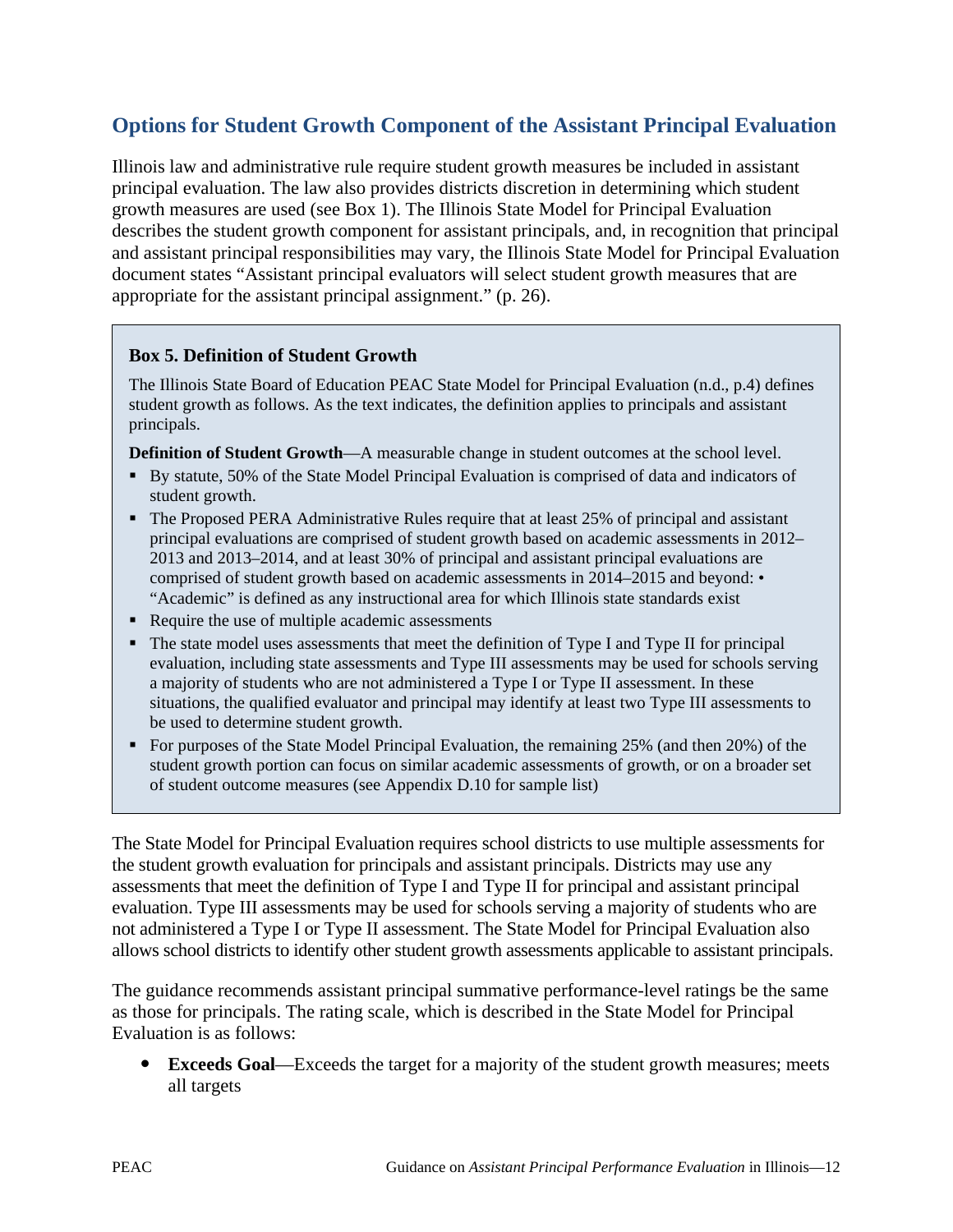- **Meets Goal**—Meets or exceeds the target for a majority of the student growth measures; does not have negative growth on any measures
- **Minimal Growth**—Meets only 1 or 2 student growth targets; has no more than one measure with negative growth results
- No Growth or Negative Growth—Does not meet any student growth targets; demonstrates negative growth on one or more measures (Illinois State Board of Education Performance Evaluation Advisory Council State Model for Principal Evaluation, n.d., p. 5)

This guidance provides two options for the student growth component of assistant principal evaluation. Within both options, districts may choose to add other measures of student growth that are appropriate to the assistant principal position. According to statute, a district may elect to assign up to 20 percent of assistant principal evaluation to other student growth measures.

### **Options for the Student Academic Growth Component for Assistant Principal Evaluation**

Student academic growth (Type I and Type II) may be included in assistant principal evaluation and, if included, may be worth between 50 percent and 30 percent of the entire assistant principal performance evaluation. Districts have at least two decisions when determining the student academic growth component for assistant principals:

- 1. Will the assistant principal and principal evaluation use the same, schoolwide student academic growth measure (Type I and Type II), or will the student academic growth measure for assistant principals be calculated based upon subgroup performance, which reflects the assistant principal's specific work responsibilities?
- 2. Will the student academic growth component be assigned the same weight (i.e., proportion of the entire summative evaluation) as for the principal evaluation, or will the proportion that student growth contributes to the final summative score be different?

Regarding Question 1, districts may choose to use the same student academic growth measures (Type I and Type II assessments) for principals and assistant principals. Districts choosing to use schoolwide student academic growth (Type I and Type II assessments) may do so because they believe that doing so reinforces common student growth targets for principals and assistant principals.

#### **Box 6. PERA Assessment Types**

The following assessment types are identified by PERA.

Type I assessment: An assessment that measures a certain group of students in the same manner with the same potential assessment items; is scored by a nondistrict entity; and is widely administered beyond Illinois.

Type II assessment: An assessment developed or adopted and approved by the school district and used on a districtwide basis that is given by all teachers in a given grade or subject area.

Type III assessment: An assessment that is rigorous, aligned with the course's curriculum, and that the evaluator and teacher determine measures student learning.

Performance Evaluation Reform Act (PERA; P.A. 96-861)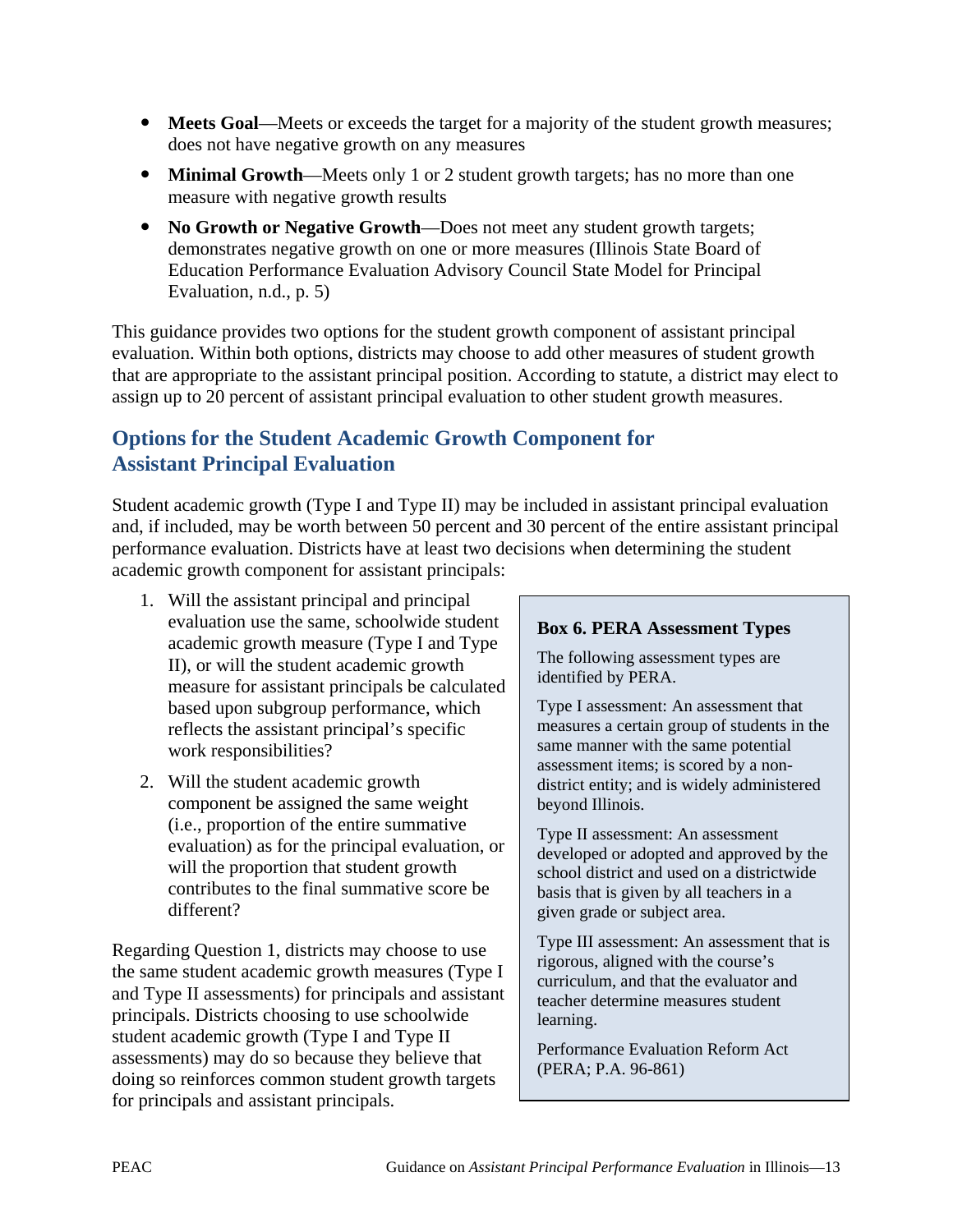Some districts may choose to differentiate principal and assistant principal contributions to student academic growth because the districts may believe that assistant principals have less schoolwide influence on student academic growth. Districts have the option of several approaches to differentiate principal and assistant principal student academic growth. For example, a district could calculate student academic growth for the assistant principal evaluation by using test scores from only those students taught by teachers the assistant principal oversees. The district may opt to do this because an assistant principal may have substantial oversight responsibilities for curriculum, instructional, and classroom teaching in several content areas or a selected grade level, but the assistant principal may have little to no authority over other content areas or grade levels.

Regarding Question 2, districts also may choose to assign the same weight on the student academic growth component for principals and assistant principals or use a different weight. The Illinois Model for Principal Evaluation provides districts discretion to assign a weight of between 30 percent and 50 percent to the total performance evaluation to the student academic component for principals and assistant principals. Therefore, a district may opt to assign either the same or a different weight for the student academic growth percentage from the weight used for principals. Districts can modify the weighting of academic growth regardless of whether they have decided to use the same or differing measures for student growth than those measures used for principals (see Question 1, above). Research provides little guidance to districts on the influence of assistant principals on student academic performance with which to guide district decisions.

#### **Box 7. Examples of Other Student Growth Measures**

The following examples of other student growth measures may be considered by school districts, according to the State Model for Principal Evaluation (Illinois State Board of Education, n.d., p. 26):

Academic measures:

- Attainment measures on academic assessments
- Cohort-to-cohort improvement measures on academic assessments
- Sub-group performance data on academic assessments
- Pass rates on AP exams; and potentially by sub-group as well
- 21st century skill assessments (may be non-test depending on assessment)
- Growth for ell students
- Workkeys assessments

Non-test measures:

- **Attendance**
- **Postsecondary matriculation and** persistence
- **Graduation rate**
- % on track to graduation
- 9th grade and 10th grade promotion
- $Trac{V}{V}$
- **Excused/unexcused absences**
- Discipline information (referrals)- if district has consistent definitions and approach (ex. PBIS, student behavior programs
- AP completion rates
- Dual-credit earning rates

We note that districts also may consider adjusting

the weight of the "other" student growth component for *each individual assistant principal*, but this guidance does not recommend pursuing this approach because it is not a districtwide approach. Should a district opt to use different metrics or weights for each assistant principal, we recommend the district consult legal counsel to determine a systematic approach metric and weight assignment.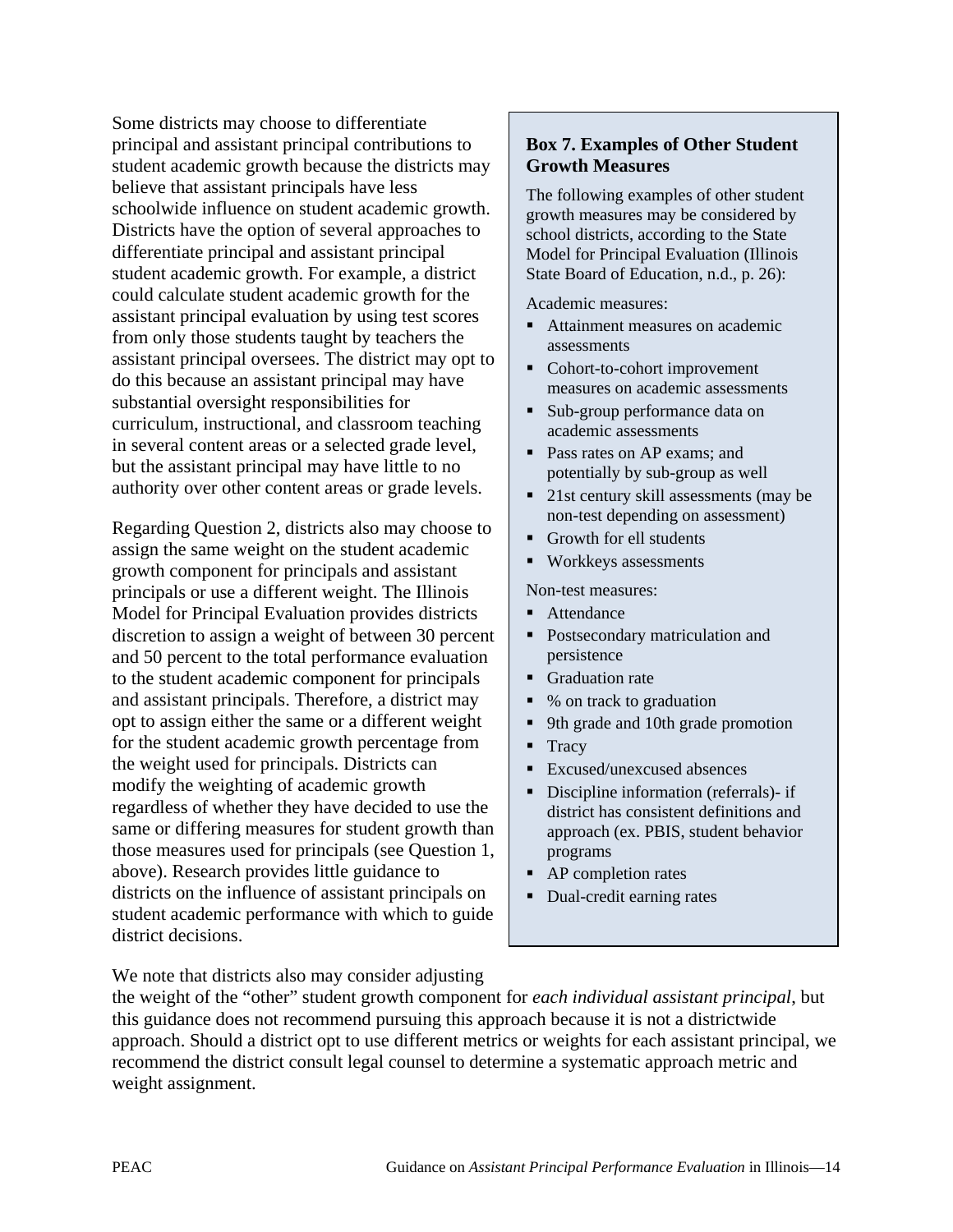## **Options for the Other Student Growth Component for Assistant Principal Evaluation**

The Illinois State Model for Principal Evaluation provides district discretion in the use of other student growth measures in principal and assistant principal evaluation. Other growth measures may include, for example, one or more of the following: student learning objectives attainment, student attendance rates, student high school graduation rate, student dropout rate, student progression to next grade level rate. If a school district determines that Type I and Type II measures will not be used for assistant principal evaluation, then the district must identify other student growth measures for assistant principal evaluation. If school districts determine to use Type I and Type II measures, the district may choose to also include other student growth measures in the assistant principal evaluation. The other student growth category may constitute up to 20 percent of the assistant principal summative evaluation.

Districts have at least two decisions to make when determining the student other growth component for assistant principals:

- 1. Will the other student growth component be a schoolwide measure, which is the same as the "other" measure used for the principal, or will the other student growth component be differentiated to reflect the assistant principal responsibility for specific subgroups of students within the school?
- 2. Will the other student growth component be assigned the same weight (i.e., proportion of the entire summative evaluation) as for principal evaluation, or will the proportion that "other" student growth contributes to the final score be different?

Regarding Question 1, the district may or may not opt to use another student growth category in assistant principal evaluation. Districts choosing to include one or more measures in the other student growth category may choose the same measures used for principal evaluation or may opt to use one or more different measures for assistant principal evaluation. Districts applying the same measure(s) for principals and assistant principals may have the rationale that doing so reinforces common student growth targets for principals and assistant principals.

Some districts may choose one or more different other student growth measures for assistant principals and principals. Certain district initiatives, for example, may engage all assistant principals in certain tasks associated with other student growth outcomes. When districts choose other student growth outcomes, it is important that assistant principals have substantial responsibility for completing tasks logically associated with the other student growth measure. For example, a high assistant principal may have substantial responsibility for schoolwide student matriculation or student academic interventions, which may be logically associated with student graduation rates.

Regarding Question 2, the district may opt to use the same weight for principals and assistant principals in the other student growth category or may opt to differentiate. Districts applying the same weight for other student growth to principals and assistant principals may have the rationale that the approach reinforces common learning targets for both types of administrators. Using a different weight provides an additional option for differentiation, which would assign between 1 percent and 20 percent of an assistant principal's total summative evaluation to the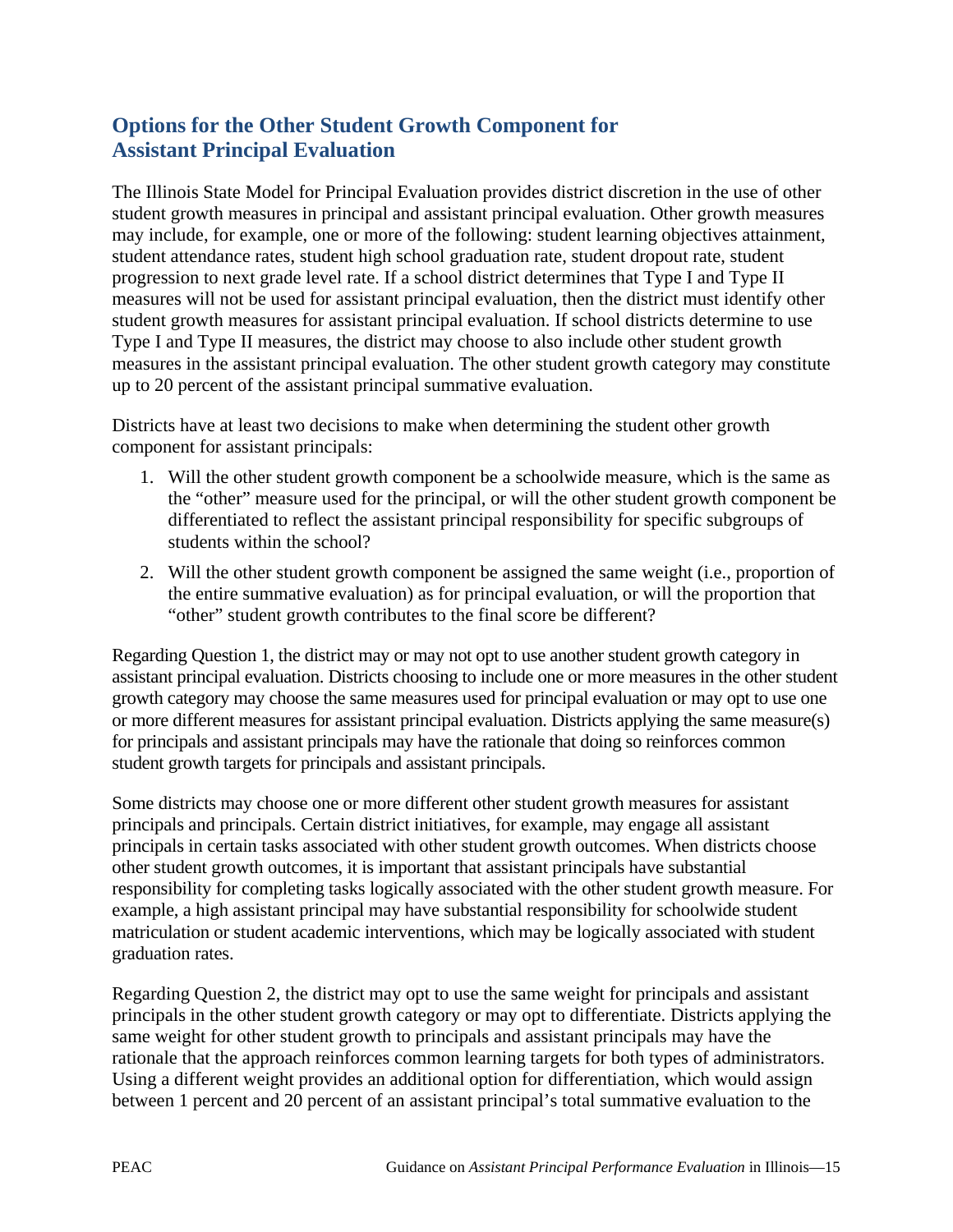other student growth category. We note, again, that districts may consider adjusting the weight of the other student growth component for each assistant principal, but this guidance does not recommend pursuing this approach because it is not a districtwide approach. Should a district decide to adjust weighting of the other student growth measures for each individual assistant principal, we recommend the district consult legal counsel to determine a systematic approach for weight assignment.